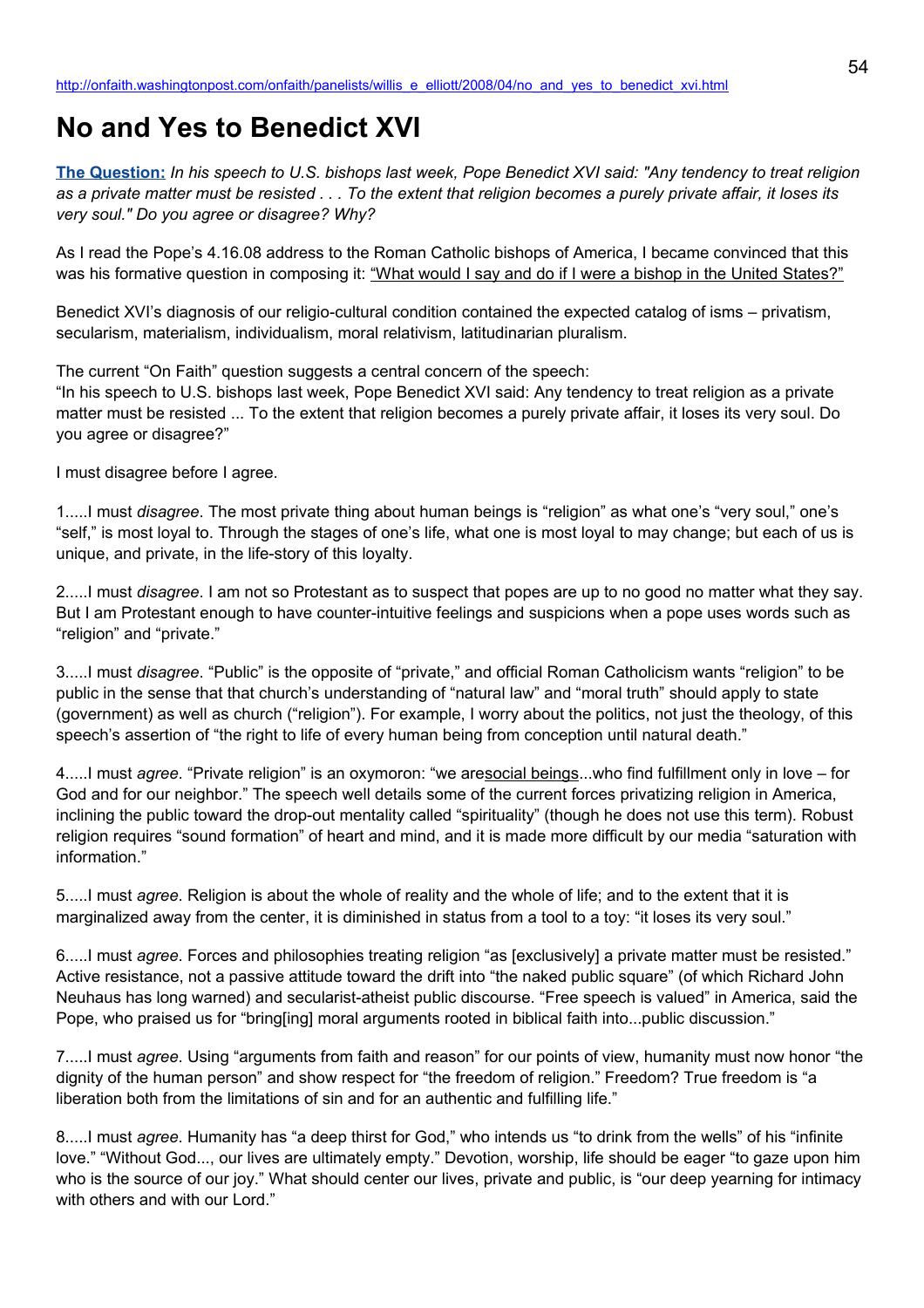There's a touch of irony and good humor in the fact that this pope, warning against privatizing religion, is himself a very private, inwardly oriented, Christian. In street language, the more he goes in (in prayer) the more he comes out (in gentle and generous witness). The impression his visit to America leaves on at least some of us is well put in the theme of his visit, which appears in the Bible (First Timothy 1:1) as "Christ Jesus our hope."

**BY WILLIS E. ELLIOTT | APRIL 24, 2008; 12:19 PM ET** 

**Comments Please report offensive comments below.**

## MMA Paganplace, you said:

"Indeed, Priver, though, in general, it's common that minors don't get taught a number of things basically cause if their parents aren't Pagan, there's potential issues, there. Which sort of puts us in the position of younger seekers kind of being on their own... which is in some ways ironic, given the content of some other religions, but such is the world."

I've wondered about that too. I've had kids approach me that have been in that situation and all I can do is tell them to go so far underground that they can't be called on it. To learn about native flora/fauna/animals, to get proactive in their community. Reading everything they can get their hands on- continuing their education.

But I can't help but notice that so many of the young folks come in to us looking for easy answers or 'powers' that we can't give them and so end up bouncing right back into the same cycles they worked so hard to get out of.

Real understanding requires maturity- which seems to be really delayed in our country.

**POSTED BY: PRIVER | APRIL 28, 2008 3:28 PM [REPORT OFFENSIVE COMMENT](mailto:blogs@washingtonpost.com?subject=On%20Faith%20Panelists%20Blog%20%20%7C%20%20Priver%20%20%7C%20%20No%20and%20Yes%20to%20Benedict%20XVI%20%20%7C%20%203308083&body=%0D%0D%0D%0D%0D================%0D?__mode=view%26_type=comment%26id=3308083%26blog_id=618)**

I'm not here to argue with you, Begone, but if you did a little research into the archaeological evidence that uncovered those dolls with enlarged breasts and genitals that date back to about 30,000 years, there is actually hard, tangible evidence. But there are a lot of branches from that tree. and roots that are there but under the soil, so to speak.

And the old folks got pretty good at hiding in plain sight to avoid capture as was evidenced by the Cunningfolk, among others. Being threatened with extinction will do that to people. Even to this day, some folks I know of, even the ones raised Pagan were also raised with some knowledge or participation in one of the monotheistic religions as a cloaking mechanism.

You said this: "Spirit Gods are appeased when they get angry and supplicated when the wolf comes to visit. Hirohito is the last man God of record. The pope, America's pastor Billy Graham and others are as close as one can get to being man Gods by being directly in touch with spirit God."

You have a different understanding of what constitutes a 'god' than I do. Other people have elevated those people to some sort of status- but why is a middleman necessary? I don't worship any person, nor does anyone else I know of. Underneath all the neat shiny clothes, the pope is just a guy. Human- no different from any of us.

I don't know if Jesus even ever existed. I wonder if maybe he is an abstract, pulled together as a result of the migration of peoples and absorption of others' stories. I leave it to others to argue over. I'm the first one to admit I don't know anything about Christianity, and the more I find out, the more it turns me off. But I can respect the fact that others find great solace in it, and I'm all for anything that makes people want to work to be better. If Christianity or monotheism works for others that's wonderful. They are welcome to do whatever they do.. just allow me the same right to disagree. That's all.

who is this 'horse's mouth' you speak of?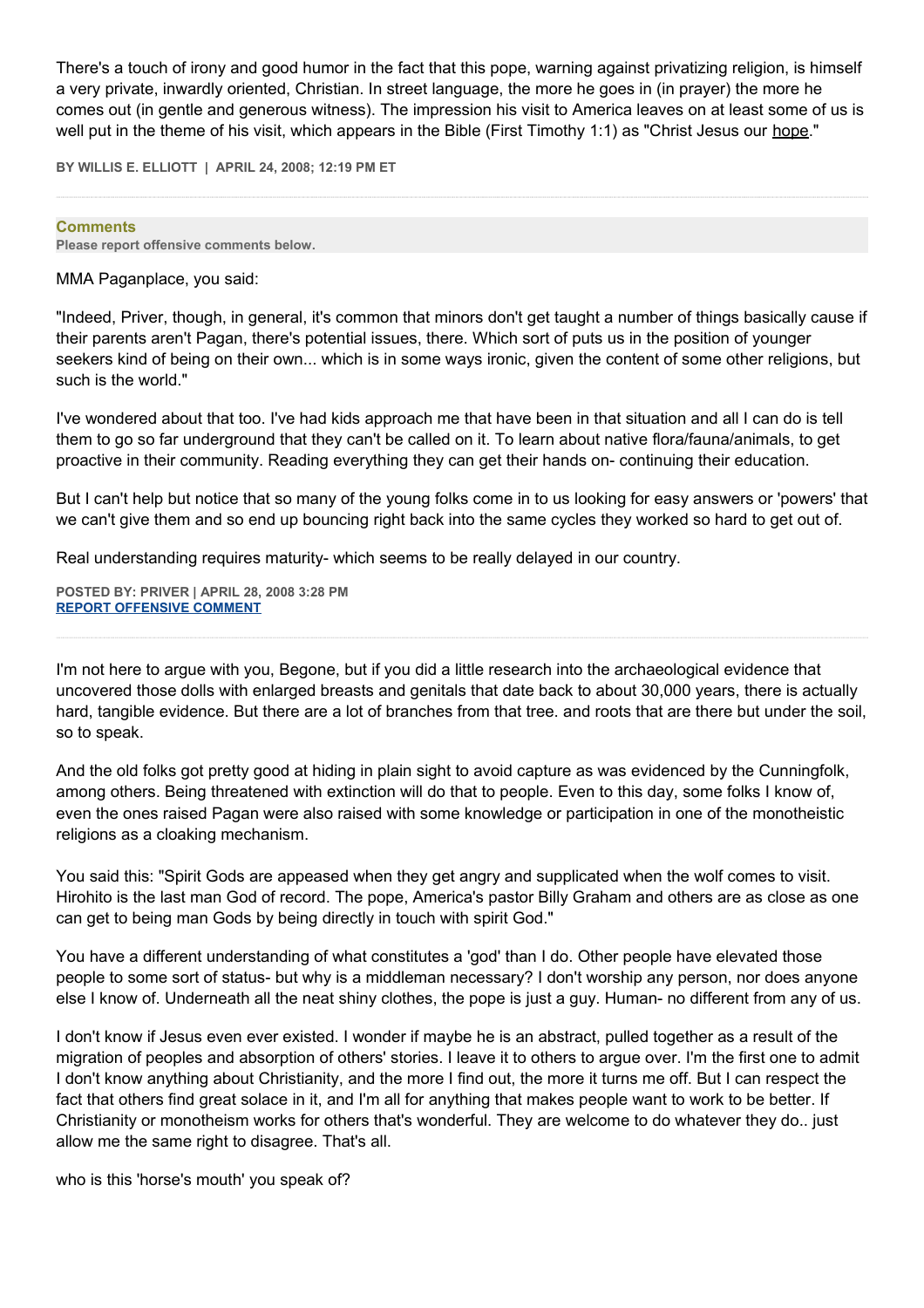PRIVER, those 30,000 year old findings are interpretations and not hard facts. I got this straight from the horse's mouth, "no one worships spirit Gods." Only men Gods are worshiped.

Spirit Gods are appeased when they get angry and supplicated when the wolf comes to visit. Hirohito is the last man God of record. The pope, America's pastor Billy Graham and others are as close as one can get to being man Gods by being directly in touch with spirit God.

All true men Gods were sons of spirit Gods, or sons of sons of spirit Gods, Jesus and Hirohito for example. I understand you dispute that Jesus was the son of a spirit God and in particular the Jewish spirit God.

The number one distinguishing characteristic of man Gods is "passing the plate." Constantine invented the "as close as necessary" to man God understanding the benefits are the same. It's like horse shoes and nuclear weapons, close counts.

PAGANPLACE, I hope you understand Two Eagles. "Sex all night" is boasting, bragging and a put down of white male's sexual capabilities. "Women do all the work" follows suit, their attractiveness. He is also saying that Native Americans had the gender gap closed while avoiding the inherent perversions brought about by white man's mating protocols.

"We are all God's children" is correct, the fertility God which is natural and normal but is perverted by white man's religion. Probably related to how hard white men work while NA women do all the work, when they're ready and not when he's ready for he's ready willing and able all night long.

In case you didn't know, Two Eagles is a real chief and also a "natural" actor. He played a "Tonto" like role in, "The Outlaw Josey Wales" and the grandfather of, "Little Big Man."

**POSTED BY: BGONE | APRIL 28, 2008 11:51 AM [REPORT OFFENSIVE COMMENT](mailto:blogs@washingtonpost.com?subject=On%20Faith%20Panelists%20Blog%20%20%7C%20%20BGone%20%20%7C%20%20No%20and%20Yes%20to%20Benedict%20XVI%20%20%7C%20%203306563&body=%0D%0D%0D%0D%0D================%0D?__mode=view%26_type=comment%26id=3306563%26blog_id=618)**

....a different kind of nonsense......

Experience Chan! It's not mysterious. As I see it, it boils down to cause and effect. Outside the mind there is no Dharma So how can anybody speak of a heaven beyond?

Experience Chan! It's not a field of learning. Learning adds things that can be researched and discussed. The feel of impressions can't be communicated. Enlightenment is the only medium of transmission.

Experience Chan! It's not a lot of questions. Too many questions is the Chan disease. The best was is just to observe the noise of the world. The answer to your questions? Ask your own heart.

Experience Chan! It's not the teachings of disciples. Such speakers are guests from outside the gate.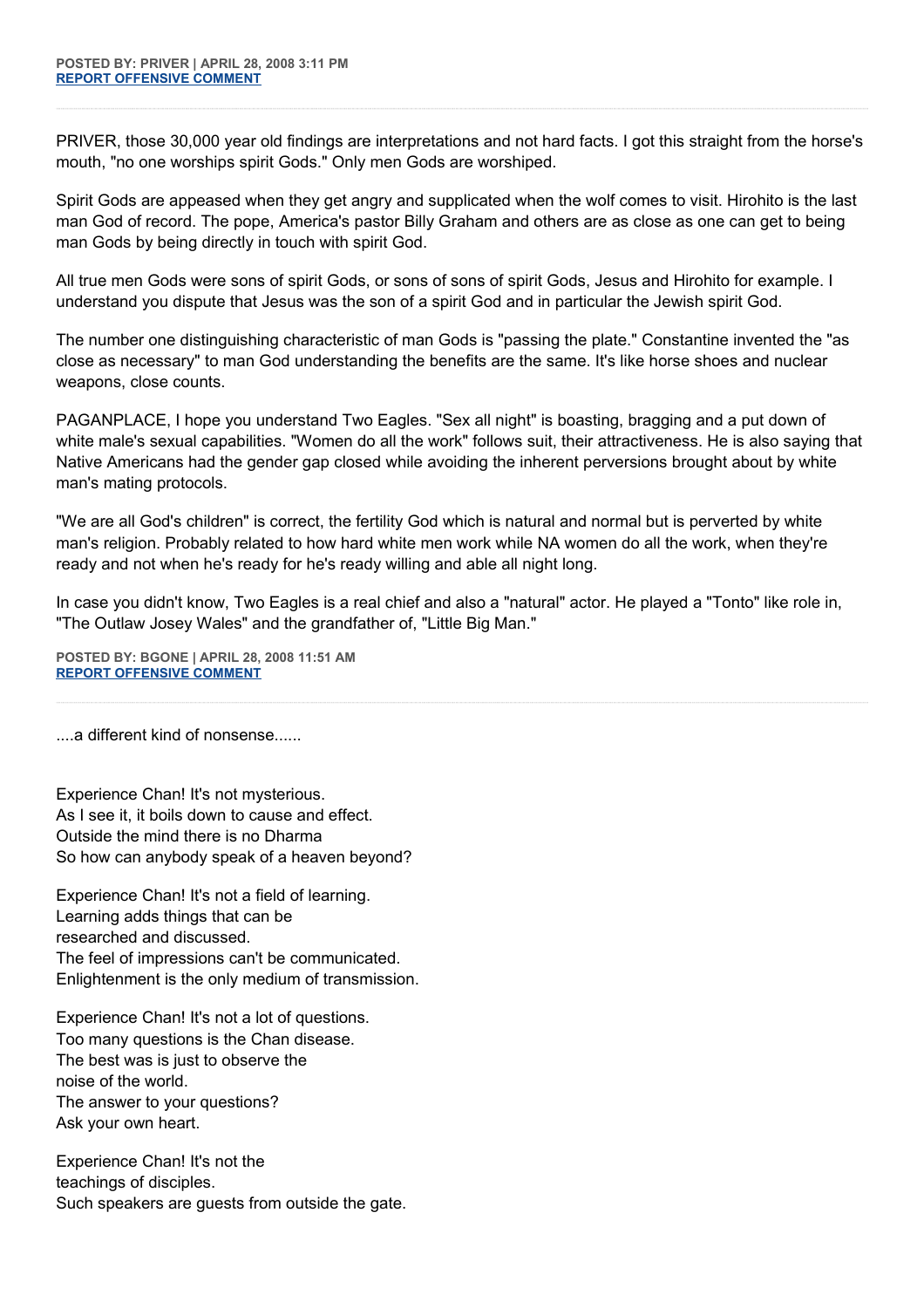The Chan which you are hankering to speak about Only talks about turtles turning to fish.

Experience Chan! It can't be described. When you describe it you miss the point. When you discover that your proofs are without substance You'll realize that words are nothing but dust.

Experience Chan! It's experiencing your own nature! When you don't fake it and waste time trying to rub and polish it, Your Original Self will always shine through, brighter than bright.

Experience Chan! It's like harvesting treasures. But donate them to others. You won't need them. Suddenly everything will appear before you, Altogether complete and altogether done.

Experience Chan! Become a follower who when accepted Learns how to give up his life and his death. Grasping this carefully he comes to see clearly. And then he laughs till he topples the Cold Mountain ascetics.

Experience Chan! It'll require great skepticism; But great skepticism blocks those detours on the road. Jump off the lofty peaks of mystery. Turn your heaven and earth inside out.

Experience Chan! Ignore that superstitious nonsense That makes some claim that they've attained Chan. Foolish beliefs are those of the not-yet-awakened. And they're the ones who most need the experience of Chan!

Experience Chan! There's neither distance nor intimacy,

Observation is like a family treasure. Whether with eyes, ears, body, nose, or tongue - It's hard to say which is the most amazing to use.

Experience Chan! There's no class distinction. The one who bows and the one who is bowed to are a Buddha unit. The yoke and its lash are tied to each other. Isn't this our fist principle ..... the one we should most observe?

Master Xu Yun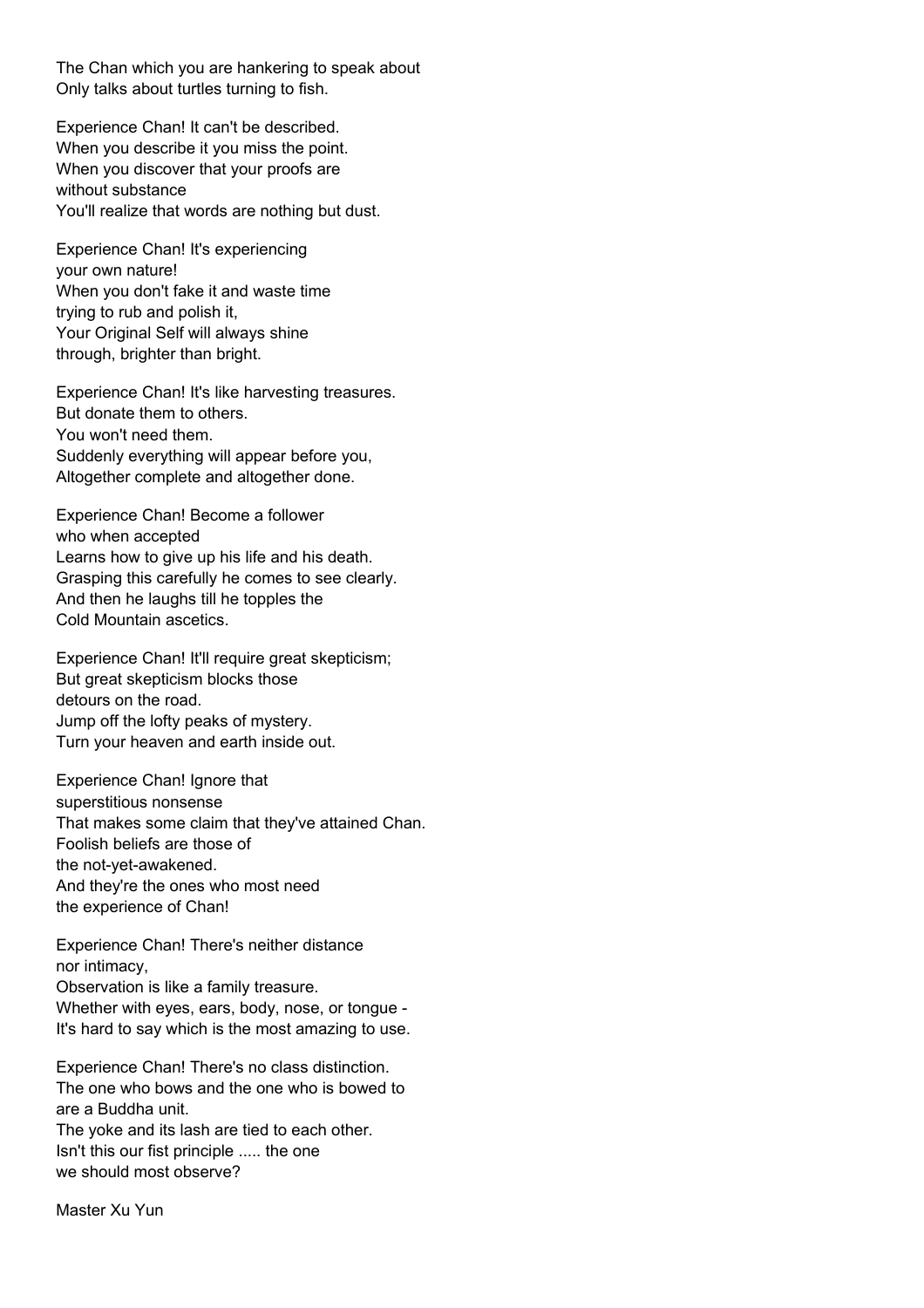Indeed, Priver, though, in general, it's common that minors don't get taught a number of things basically cause if their parents aren't Pagan, there's potential issues, there. Which sort of puts us in the position of younger seekers kind of being on their own... which is in some ways ironic, given the content of some other religions, but such is the world.

Kids \*raised\* Pagan, of course, typically get raised to the ways, with as much age-appropriate material as they want, and all.

**POSTED BY: PAGANPLACE | APRIL 28, 2008 11:22 AM [REPORT OFFENSIVE COMMENT](mailto:blogs@washingtonpost.com?subject=On%20Faith%20Panelists%20Blog%20%20%7C%20%20Paganplace%20%20%7C%20%20No%20and%20Yes%20to%20Benedict%20XVI%20%20%7C%20%203306388&body=%0D%0D%0D%0D%0D================%0D?__mode=view%26_type=comment%26id=3306388%26blog_id=618)**

Well, I did get it after awhile. For me the concept has always been foreign. I don't know about other synagogues or the larger Jewish community, but in the temple I attended way back when it was considered bad form to ask for money during services. But then at that time I did attend mostly kid's services. I guess the closest we ever got was being asked during Sunday school class to give pennies to plant trees in Israel.

Never thought to compare it to something like the old frontier life. In a way that makes sense.. but I think Pagans and Christians alike in some ways have mythologized what life was really like back then to a certain degree. That's the biggest critique that I run into with some of our authors- there is not a direct line from past to current practices like they want to think- but some of the concepts that modern practices are based on and evidence that has been unearthed of worship of the divine feminine go back to about 30,000 years.

Perhaps to be of most value in this day and age is not to completely swing back to the ancient time but to work towards emphasizing male and female balance.

Games? I suppose. Our rituals are not about all solemnity all the time. We just think of it as 'reverence and mirth'. Must all religion be so serious all the time?

It's been my experience that the young folks that come in to us really need time to mature to understand what it really means to take responsibility for their actions and have respect for those that would be their teachers.

Again, I can't speak for all groups, but nobody attends our classes under age 18. And no matter how experienced someone is, they don't teach at age 18. Most teenagers these days need to understand that there are real consequences to their actions and some take years and REALLY bad mistakes to figure that out. The few rules we do have are there for a reason. People making plays for power are asked not to come back. We've been very lucky that hasn't happened often.

You said this: 'Of course those "Pagans" must to be told about Jesus and threatened with hell else they will surely go to hell. If that is hell then one can hardly imagine what heaven is like.'

So I've heard. If they kept it to just talking about hell then maybe things would have turned out differently. Speaking as someone who has been told I'm going to hell so many times I've lost count just based on who I was born to, my response to those folks is always the same. 'nobody I love and care about would be in the Christian heaven anyway by virtue of being either Pagan or Jewish, so why would i want to be somewhere they're not?'

**POSTED BY: PRIVER | APRIL 27, 2008 11:27 PM [REPORT OFFENSIVE COMMENT](mailto:blogs@washingtonpost.com?subject=On%20Faith%20Panelists%20Blog%20%20%7C%20%20Priver%20%20%7C%20%20No%20and%20Yes%20to%20Benedict%20XVI%20%20%7C%20%203301609&body=%0D%0D%0D%0D%0D================%0D?__mode=view%26_type=comment%26id=3301609%26blog_id=618)**

Well, Bgone, sometimes we get some work out of the guys, but, (And this is my observation, not a uniform one: I'm so often trying to encapsulate the community here) ..actually, we do operate in the better senses of 'tribal' with so many things, adapted, of course, for modern life.

Note Priver not even getting it when you say 'pass the plate,' (as in a collection plate.)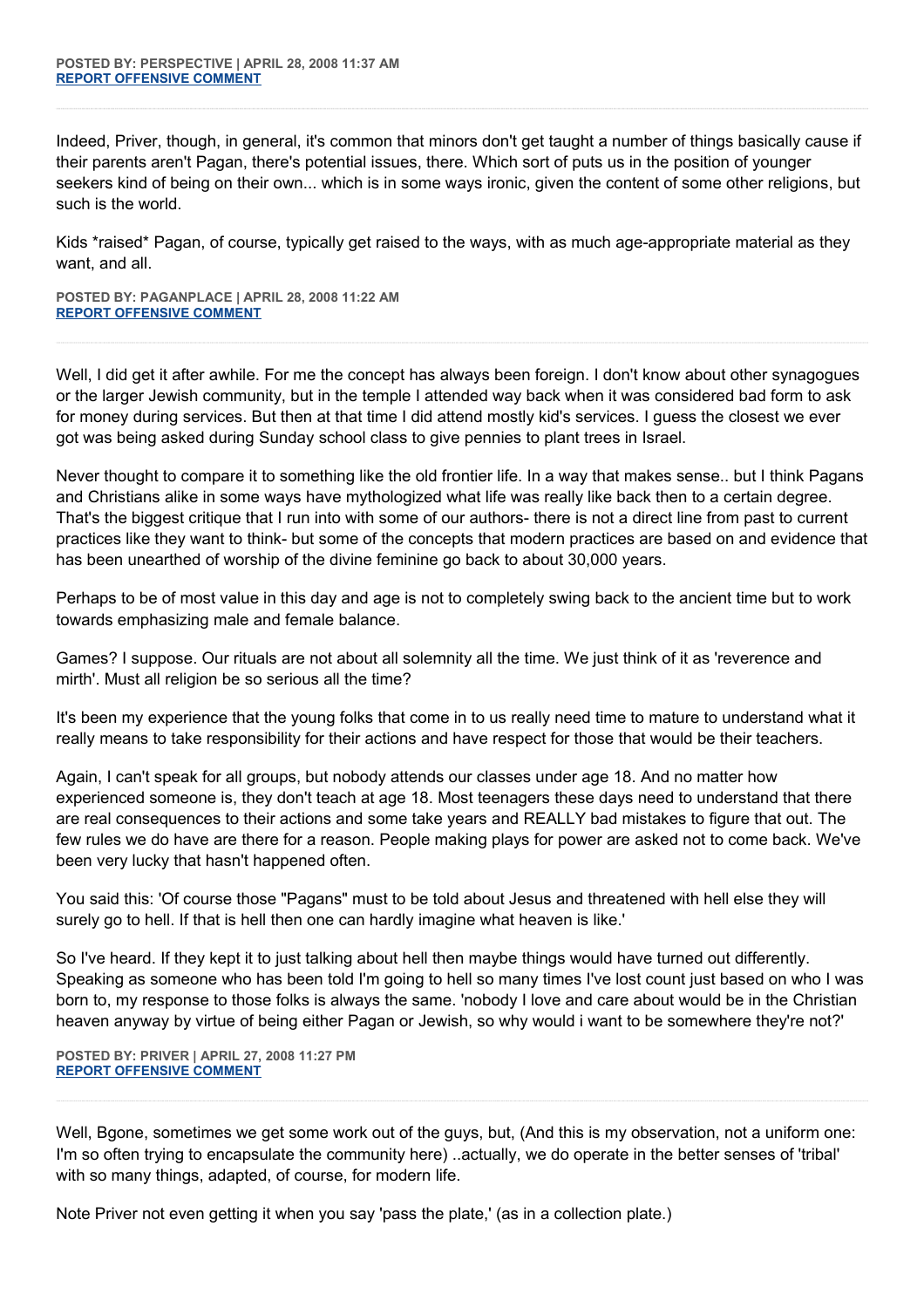Priver:

That is a good description of a frontier settlement, the move west and the gold rush pre preacher. Then came a man with a Bible, a church got built and the better class of people emerged. I'll wager you play games and young folks can get to know each other too.

Chief Two Eagles said it as well as it can be said speaking about how things were before white missionaries came. "No taxes, no debt, plenty buffalo, plenty beaver and water clean. Women did all the work. Medicine man free. Men hunt and fish all day and have sex all night. No way to improve that system."

Of course those "Pagans" must to be told about Jesus and threatened with hell else they will surely go to hell. If that is hell then one can hardly imagine what heaven is like.

**POSTED BY: BGONE | APRIL 27, 2008 2:37 PM [REPORT OFFENSIVE COMMENT](mailto:blogs@washingtonpost.com?subject=On%20Faith%20Panelists%20Blog%20%20%7C%20%20BGone%20%20%7C%20%20No%20and%20Yes%20to%20Benedict%20XVI%20%20%7C%20%203297335&body=%0D%0D%0D%0D%0D================%0D?__mode=view%26_type=comment%26id=3297335%26blog_id=618)**

Hope you don't mind my jumping in here. Just had a couple thoughts.

On this:

"Passing the plate" that has food on it isn't free for somebody. And it is getting less free at an alarming pace."

Certainly can't speak for others, but for our little community folks are invited to bring a covered dish to share, but it's certainly not mandated or enforced by anyone. some people have their specialities when it comes to food and enjoy showing off their skills. even if someone just picks up some juice or something to share, the cost of it all is spread out among the members.. and there's always enough to go around.

"could I be a Pagan and not know it?"

Dunno but it was certainly true in my case. :)

and the lack of organization is one that is one of the main societal critiques of the community because people think that either Pagans 'don't exist' or that the 'numbers are too small for the larger community to care about things we take seriously' or we 'don't advertise any charity work that we do therefore we must not be doing it at all.' None of which is true.

But it works for us and we wouldn't be comfortable any other way. It may have something to do with why some people who end up practicing different religions begin their search in the first place, regardless of whether or not they end up Pagan.

**POSTED BY: PRIVER | APRIL 27, 2008 12:58 PM [REPORT OFFENSIVE COMMENT](mailto:blogs@washingtonpost.com?subject=On%20Faith%20Panelists%20Blog%20%20%7C%20%20Priver%20%20%7C%20%20No%20and%20Yes%20to%20Benedict%20XVI%20%20%7C%20%203296485&body=%0D%0D%0D%0D%0D================%0D?__mode=view%26_type=comment%26id=3296485%26blog_id=618)**

I have some observations and disagreements regarding Warren Anderson's post.

Public and private are opposites when it comes to religion. What I believe is neither your nor the government's business - it's private not public and there is no continum. He says Christians are One Body, but who defines who is "Christian" and who is not? A Pope who, (mortal and is not God nor neither infallible) labels non-Catholics as "wounded" and not really Christian? Although I believe in the words of Christ, your Catholic Faith has always been exclusively "private", i.e., reserved to behind closed doors. You deny me the Lord's table as if His table and the invitation to it is the exclusive "private" posession of the Chruch.

As the persecution of Christians down through the ages, these so called "Christians" don't have a very good track record of their own with the original Crusades, the Inquisition and now the Christian Oil Crusades.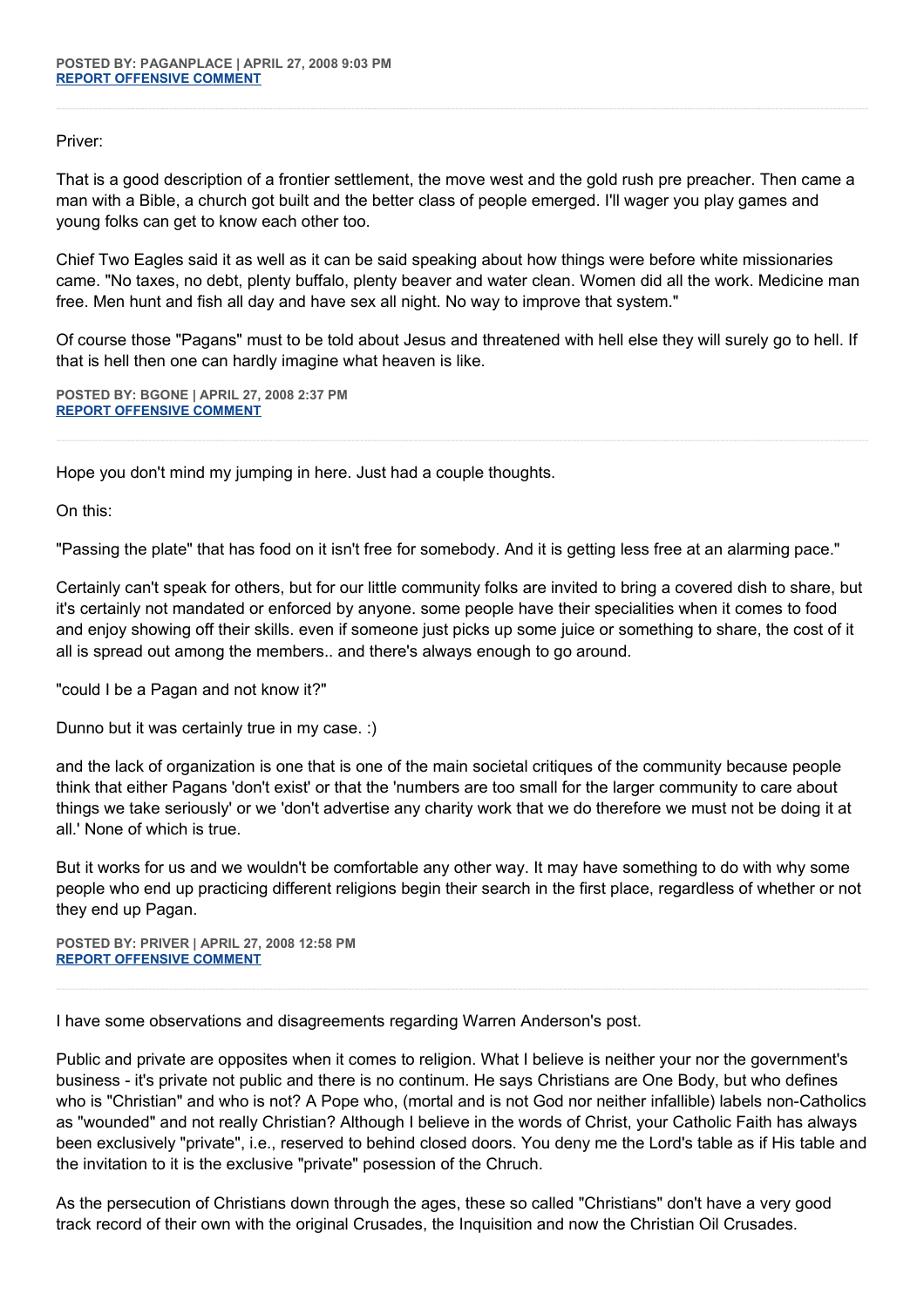Christians have killed for hundreds of years at the outset because of their claim on that they had a right to enforce their righteous self-might on "the pagan public religion." Witness in our own day the public persecution of gays in the Catholic and Mormon churches.

Furthermore, one is loyal to one's own soul. No two people really agree what is the correct loyalty to God. To be loyal denotes a need for information, or formation not just spoon fed Church dogma and propaganda. You say "To inform the mind - intellect and will - a proper psychology or anthropology must be communicated and received." Who or what decides what is proper and to be communicated? - Which Church is "a reliable teacher and provider of formation for the whole person: mind, body and soul?" Yours? Mine? Some others? Who are you to dictate to the rest of us? Are you God or did he make you boss?

I agree with you when you say "Narrow or stunted views of faith tend to marginalize and polarize either the vertical relationship (between God and individual soul) and the horizontal dimension (between God and community)." For Catholics, it's "my way or the highway and the rest of you be damned. Keep your Church to yourself and out of the public domain. You can believe what you want.

Maybe you're right and maybe you aren't but you don't have a right to try to shove your version of "God in a box" down the rest of our throats.

**POSTED BY: ROY | APRIL 27, 2008 9:13 AM [REPORT OFFENSIVE COMMENT](mailto:blogs@washingtonpost.com?subject=On%20Faith%20Panelists%20Blog%20%20%7C%20%20Roy%20%20%7C%20%20No%20and%20Yes%20to%20Benedict%20XVI%20%20%7C%20%203294639&body=%0D%0D%0D%0D%0D================%0D?__mode=view%26_type=comment%26id=3294639%26blog_id=618)**

Ah, Bgone: I see.

" BGone:

"Pagan, a "watcher" is one who keeps an eye out for sinners."

Ah. I see what you mean, now. Not in that sense, no.

Watch\*dog,\* maybe: it's not like there's some Official Pagan Office Of Orthodoxy Enforcement, or any such. I've just often been in the position of being one of the ones to find out if there's something hinky going on, ...I have a rep in some places as someone to go to if things get weird, so if some newbies are dealing with charlatans or exploiters or something, I tend to find out, cause exploiters and charlatans tend to stay clear of concentrations of people who know their stuff. The community takes a \*dim view\* of such things, shall we say.

It's one of the challenges of \*not\* having an organizational hierarchy or orthodoxy, but those things have their own problems, as much talk here lately has demonstrated. In general, we prefer our way.

""Passing the plate" that has food on it isn't free for somebody. And it is getting less free at an alarming pace."

I presumed you were referring to a collection plate, ...we do do food drives and have our charities, but it's not part of services. There's not a lot of money involved, actually, most of the clergy have day jobs, and the festivals about break even. :)

"The picture I'm getting of your gang is one without organization."

No, not on a hierarchical or centralized level. We're actually notoriously hard to organize on any big scale, but this is part of our protection from the abuses that can come from such things. We believe in spiritual and religious autonomy, really, and the leaders tend to be those who earn some respect....and many of those end up organizing things on one level or another.

" Could I be a Pagan and not realize it?"

You don't \*sound\* like it, but it happens. :)

Worshiped any of the Old Gods, lately? :)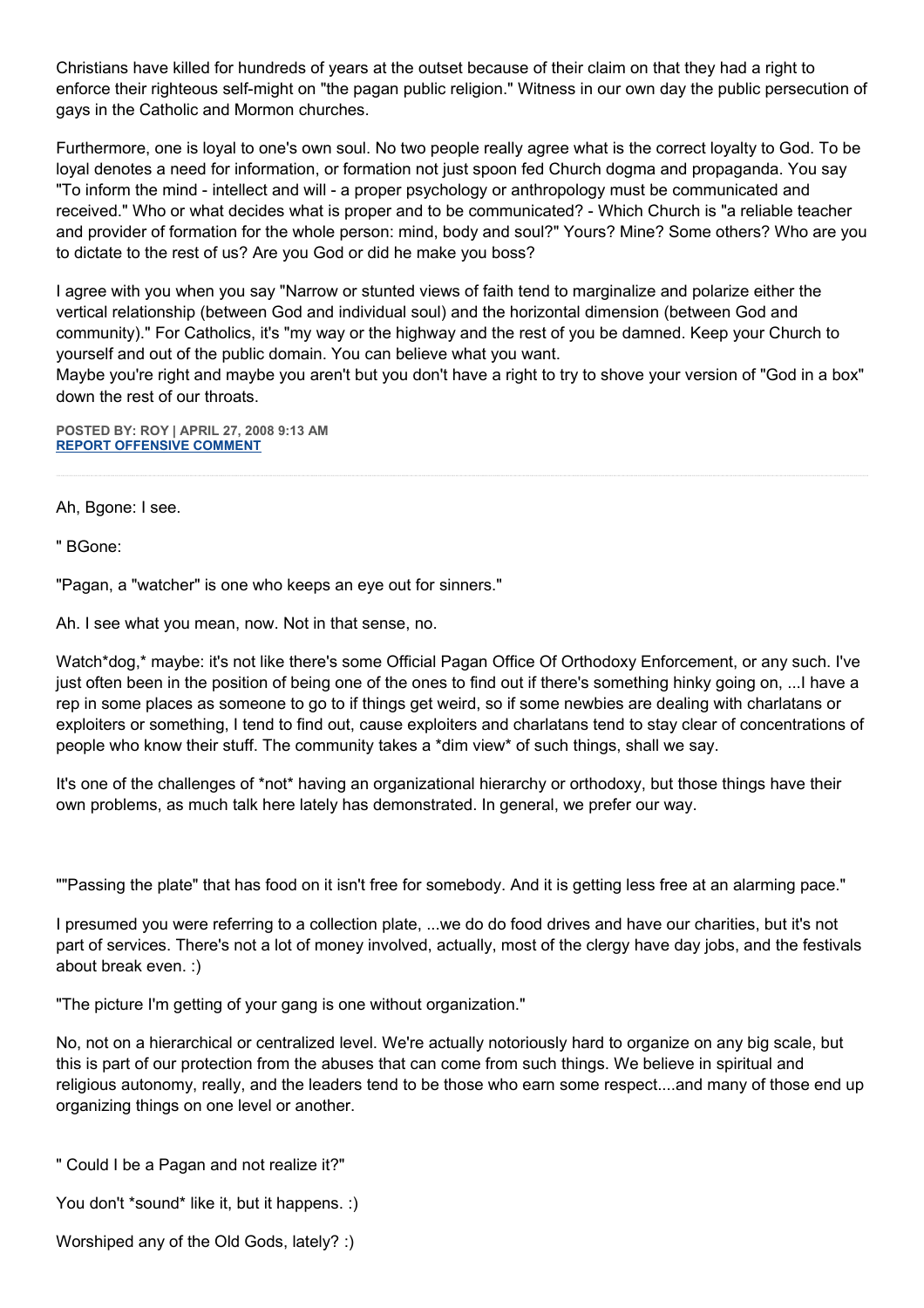**POSTED BY: PAGANPLACE | APRIL 26, 2008 7:49 PM [REPORT OFFENSIVE COMMENT](mailto:blogs@washingtonpost.com?subject=On%20Faith%20Panelists%20Blog%20%20%7C%20%20Paganplace%20%20%7C%20%20No%20and%20Yes%20to%20Benedict%20XVI%20%20%7C%20%203288989&body=%0D%0D%0D%0D%0D================%0D?__mode=view%26_type=comment%26id=3288989%26blog_id=618)**

Public and private are a continuum, not opposites. For Christians, we are saved as members of a community. We are One Body, and our actions, public and private, affect the Body. The Christian Faith has never been exclusively "private", i.e., reserved to behind closed doors. Explain, otherwise, the persecution of Christians down through the ages. Christians were killed for hundreds of years at the outset because of its claim on the whole person and the challenge that presented to the pagan public religion. Witness in our own day the public persecution of Catholics in China.

Furthermore, one is not loyal to one's own soul. One is loyal to God. To be loyal denotes a need for information, or formation. To inform the mind - intellect and will - a proper psychology or anthropology must be communicated and received. Who or what does the communicating? - the Church, a reliable teacher and provider of formation for the whole person: mind, body and soul.

Narrow or stunted views of faith tend to marginalize and polarize either the vertical relationship (between God and individual soul) and the horizontal dimension (between God and community). What is lost is the both/and cohesion of the relationship between the public and private spheres in which the faith relationship is expressed. For Catholics, living according the whole (kata holos) means receiving the whole of revelation guided by the Magisterium that is protected by the Holy Spirit, as Christ promised.

**POSTED BY: WARREN ANDERSON | APRIL 26, 2008 5:29 PM [REPORT OFFENSIVE COMMENT](mailto:blogs@washingtonpost.com?subject=On%20Faith%20Panelists%20Blog%20%20%7C%20%20Warren%20Anderson%20%20%7C%20%20No%20and%20Yes%20to%20Benedict%20XVI%20%20%7C%20%203287764&body=%0D%0D%0D%0D%0D================%0D?__mode=view%26_type=comment%26id=3287764%26blog_id=618)**

'Pagans pass the plate'...

um.. maybe for the food after the service.. come to think of it i haven't seen any circle take money. ever. it's not what it's about. even the place where we go on rainy days was given to us by the local UU church and is free for us. The open area we use some of the time is generously donated to us by the local historical society, who has a great relationship with our community. Also free.

Our clergy don't get paid for what they do. They've said that spirituality should be open and free for everyone.

we've created the kind of community we want- based on mutual respect, looking out for each other and keeping all of us honest. we're all 'watchers' in that sense. Nobody's voice is considered more than any others when issues are raised that need to be worked out. most of the people have different paths that they are on spiritually, and the gifts and knowledge of each one are ones that the whole community benefits from.

I can't imagine going from this back to some sort of hierarchy that insists on obedience to one way.

But neither would I want someone to force themselves to believe something they do not just to 'fit in'. I don't like it when others try to do it to me, so I keep my mouth shut. If people want what we have to offer, they always seem to know how to find us.

**POSTED BY: PRIVER | APRIL 26, 2008 1:01 PM [REPORT OFFENSIVE COMMENT](mailto:blogs@washingtonpost.com?subject=On%20Faith%20Panelists%20Blog%20%20%7C%20%20Priver%20%20%7C%20%20No%20and%20Yes%20to%20Benedict%20XVI%20%20%7C%20%203285406&body=%0D%0D%0D%0D%0D================%0D?__mode=view%26_type=comment%26id=3285406%26blog_id=618)**

Pagan, a "watcher" is one who keeps an eye out for sinners. The Salem witches had to be identified as such. That was done by watchers. Pat Robertson is a watcher who collects "gifts to God" for his watching. Ever hear of the "Watchtower." Muslims have "paid" watchers known as morals police that are actually judges and executioners as well "seeing sin" and punishing it on the spot.

"Passing the plate" that has food on it isn't free for somebody. And it is getting less free at an alarming pace.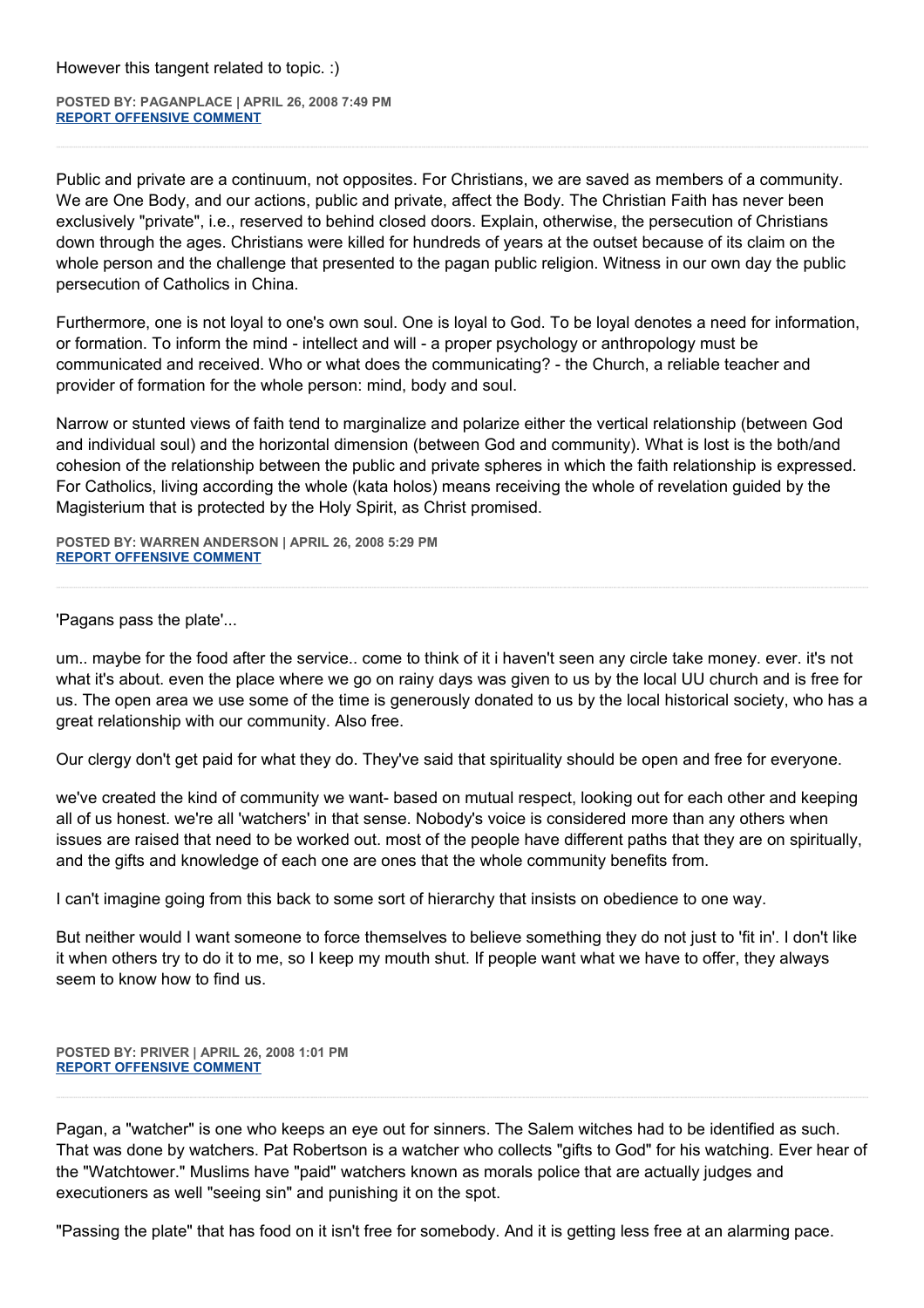The picture I'm getting of your gang is one without organization. Not being very well organized myself I can identify with that. Could I be a Pagan and not realize it? I suspect we, the disorganized are a majority but without an organization to count us we'll never know.

**POSTED BY: BGONE | APRIL 26, 2008 12:28 PM [REPORT OFFENSIVE COMMENT](mailto:blogs@washingtonpost.com?subject=On%20Faith%20Panelists%20Blog%20%20%7C%20%20BGone%20%20%7C%20%20No%20and%20Yes%20to%20Benedict%20XVI%20%20%7C%20%203285136&body=%0D%0D%0D%0D%0D================%0D?__mode=view%26_type=comment%26id=3285136%26blog_id=618)**

Hrm, Bgone:

" BGone:

"You do pass the plate,"

We give people \*food,\* if that's what you mean. 'Pass the plate,' as part of a religious service with money, no.

"have \*officials\* or \*watchers\* or something don't you?"

No offices or officials, no. As for 'watchers,' that's me, among others. And among everyone. No officialness to it, though. What are you getting at?

" I mean, Pagans do have priests and priestesses don't they and those are full time \*paid\* positions like Catholic priests?"

\*laugh.\* Hardly. Actually, whether there should \*ever\* be \*any\* paid professional clergy is one of the big controversies in the Pagan community, these days.

"Constantine had several reasons to \*convert\* to Christianity. One of the more subtle was the fact that the plate was passed and folks put their money on it. The Pagan religion of Rome had people doing their praying at home, kinda private."

One thing that's often glossed over by those who blame modern Pagans for 'Pagan' Rome was that the state Gods were different from yer household and family Lares and Penates, never mind the kind of Olympian types you hear so much about... in fact the state appointed a 'pontiff' as the state head of a lot of the temples that were \*there,\* as administrators, whether they were and usually cause they \*weren't\* devotees of the Gods in question.

Constantine made everyone convert to Christianity in his reign, but himself worshipped Apollo till his deathbed, where he converted in order to try and escape the displeasure of the same God.

Roman government was different from Roman Paganism, and even \*they\* called the people with beliefs more like those of moder Pagans 'Pagani.' (It wasn't actually the Christian Roman empire that started that, yaknow.)

" Christians must come to church and pay their tithes. Of course Constantine sat at the top of the pyramid with all but him on salary."

What a bargain, eh?

"Anyhow, don't save a seat for me."

No sweat. We don't actually ...sit to worship or ...have seats, come to think of it.

I was suggesting possible things ministers could do when the Bible bombs. I see I don't have a real good feel for what Pagans are or do."

Guess not.

We're \*very\* not-interested in downsized priests and atheists coming in just for, well, whatever medieval motivation you may have in mind.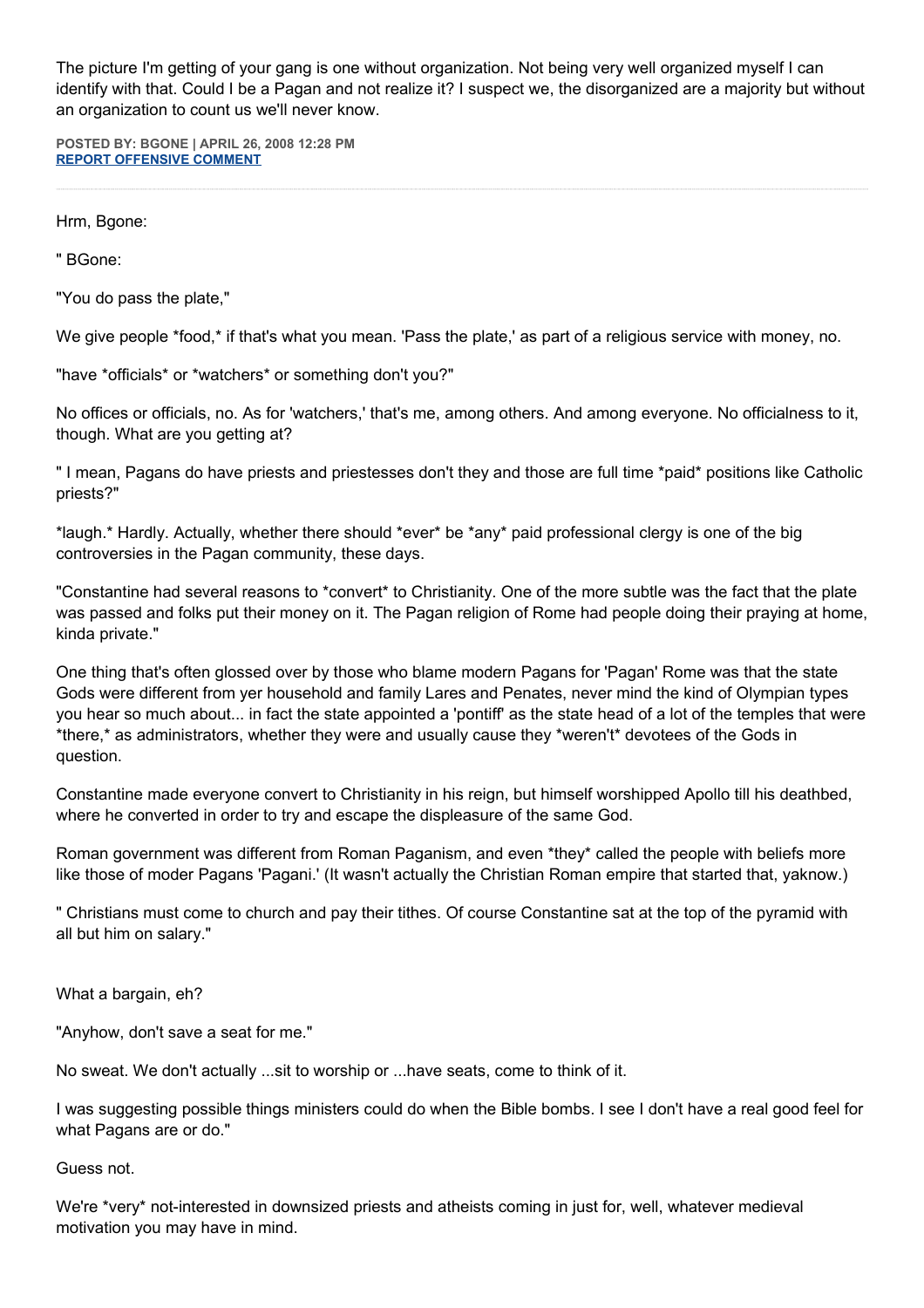"This is one of those rare cases where I declare myself too old to learn. But best wishes anyhow and may the Gods be generous."

So mote it be.

But if you're 'too old to learn,' take my word for it, modern Paganism grew up in a world that knows everything you think you know about 'Religion' and is pretty specifically adapted to not be based on the things you suppose are inherent, cause you've seen so little different.

**POSTED BY: PAGANPLACE | APRIL 25, 2008 5:47 PM [REPORT OFFENSIVE COMMENT](mailto:blogs@washingtonpost.com?subject=On%20Faith%20Panelists%20Blog%20%20%7C%20%20Paganplace%20%20%7C%20%20No%20and%20Yes%20to%20Benedict%20XVI%20%20%7C%20%203276491&body=%0D%0D%0D%0D%0D================%0D?__mode=view%26_type=comment%26id=3276491%26blog_id=618)**

## Paganplace

You do pass the plate, have \*officials\* or \*watchers\* or something don't you? I mean, Pagans do have priests and priestesses don't they and those are full time \*paid\* positions like Catholic priests?

Constantine had several reasons to \*convert\* to Christianity. One of the more subtle was the fact that the plate was passed and folks put their money on it. The Pagan religion of Rome had people doing their praying at home, kinda private. Christians must come to church and pay their tithes. Of course Constantine sat at the top of the pyramid with all but him on salary.

Constantine promised to cut taxes, increase spending and balance the budget. He did!!! Through the grace of God taxes were cut yet revenue increased -- same thing heard said at recent political debates. Must have been some kind of miracle that is repeatable.

Not really. He mandated that everyone was a Christian and instituted universal tithing -- just like America today with tax free, tax deductible gifts to \*God's representatives\* collected at tax exempt facilities called churches, temples, synagogues and mosques -- where the president sent us to pray 9-11-2001.

Anyhow, don't save a seat for me. I was suggesting possible things ministers could do when the Bible bombs. I see I don't have a real good feel for what Pagans are or do. This is one of those rare cases where I declare myself too old to learn. But best wishes anyhow and may the Gods be generous.

**POSTED BY: BGONE | APRIL 25, 2008 5:23 PM [REPORT OFFENSIVE COMMENT](mailto:blogs@washingtonpost.com?subject=On%20Faith%20Panelists%20Blog%20%20%7C%20%20BGone%20%20%7C%20%20No%20and%20Yes%20to%20Benedict%20XVI%20%20%7C%20%203276276&body=%0D%0D%0D%0D%0D================%0D?__mode=view%26_type=comment%26id=3276276%26blog_id=618)**

See, Bgone? There's \*abso-smurfly \*nothing\* in Pagan religion\* that says 'Everyone has to do this.'

We don't believe in belief, that way. Even the basis of our morality isn't a commandment enforced by judging Gods, just something we observe and think we got some nice ways to deal with. Burn all the Pagan books, obliterate all the Pagan ways, what we live by will still be there.

We know this, cause it's been tried.

And here we are.

You mistrust visions. You're right to. I've had mine. I won't tell you about em. Gods know I got the engraved invitation wrapped around a clue-by-four, not to mention a certain dose of charisma, if little else in this life. But I won't tell you about them. Cause the path I found does not seek 'followers,' nor 'Converts.'

And has no need to.

Monotheists and monotheist atheists are really talking the same game, in so many ways. A choice between living irrational religiosity and living oblivion. and fight over and fear 'converts.'

What if that's not the game of life \*at all?\*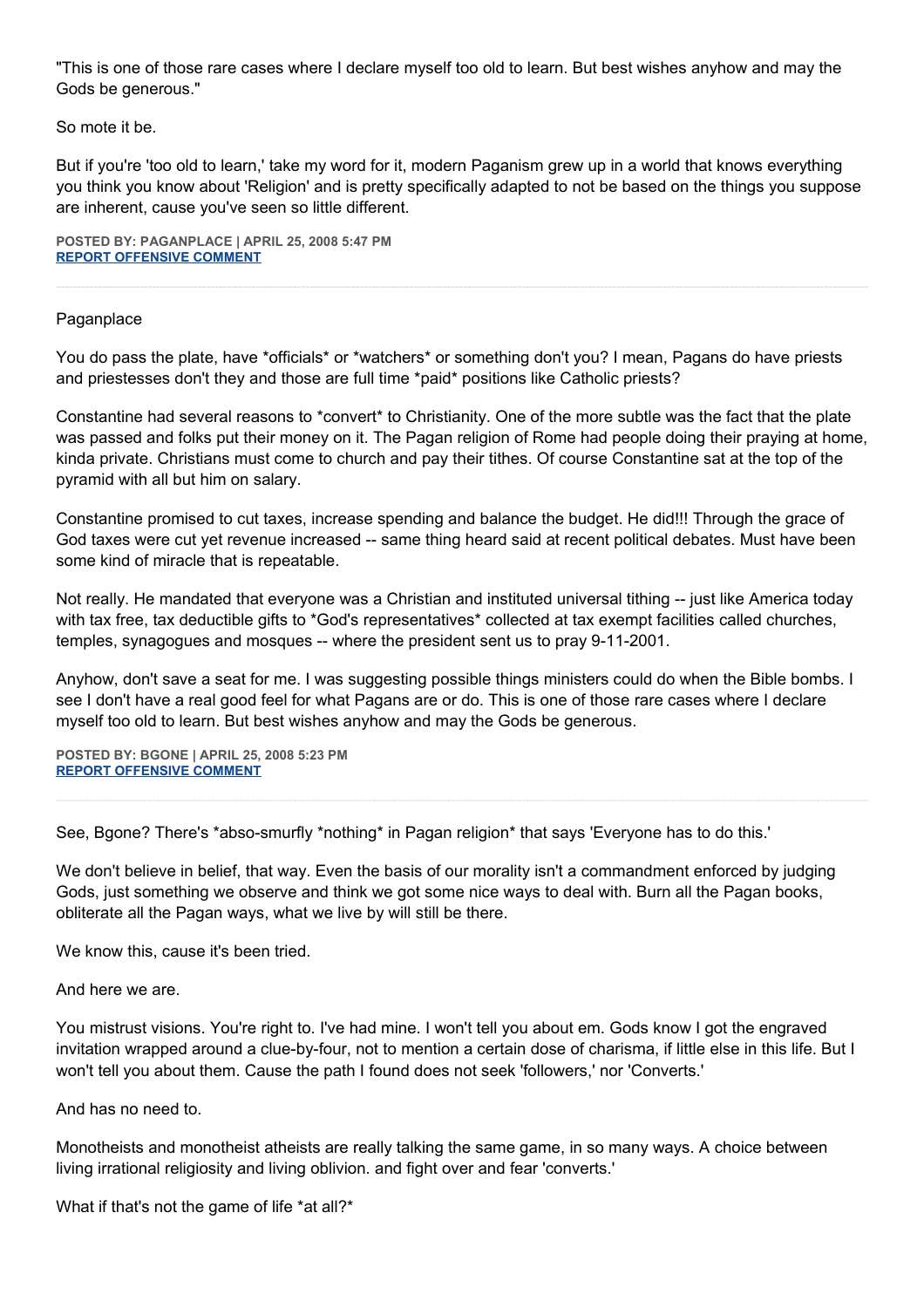## Bgone"

"The Reformation privatized religion -- gave anyone with a Bible the right to pass the plate without sending any of the money to Rome."

Franchised the Bible, more like. Didn't really change that much, just 'cut out the middleman,' ...but middlemen don't like to be cut out. Soon they adopted their own.

"People been into religion for a long time and that is not likely to change. Pagans probably accept converts to say nothing of visions and sessions with angels and so on."

Actually, we don't.

Someone says, "I wanna convert, convert me!"

We say, "Ain't that easy. Convert yourself. The Gods are anyone's, but you don't just sign on some dotted line. :)"

'Conversion' is an idea from creedal religions that isn't just a no-no to our current ways, but which is actually \*nonsense.\*

You don't 'convert' to Paganism. Certainly, we don't 'convert' anyone. ...maybe you just come home. That's how it feels to a lot of us.

From our point of view, Paganism isn't a 'creed'... which is why it looks all manner of chaotic from the outside. ..cause it's not an authority you can bend knee and convert to. We don't believe in \*belief\* in the same way that religions with book-creeds do.

Anyone who metaphoricallywalks in off the street wanting to swear oaths to particular Gods on the spot usually gets \*notes of caution and a reading list, along with some stories and attention,\* not a 'conversion.'

One thing that anti-religious atheists don't tend to \*get\* is that actually, 'religion' is not all the same, structurally, and functionally.

We don't operate that way. People who think they're 'converting' tend to have more an idea what the Gods are about from the Christians than they do from us.

They think we're all about shallow hedonism and certain Faustian ideas of magic, decide they \*want\* that, and when that turns out to not be the case, they'll either like what \*is\* going on, or call us fluffbunnies and start learning some Enochian John Dee stuff.

Sok. Keeps us all amused. But no, 'conversion' is not the thing.

**POSTED BY: PAGANPLACE | APRIL 25, 2008 4:48 PM [REPORT OFFENSIVE COMMENT](mailto:blogs@washingtonpost.com?subject=On%20Faith%20Panelists%20Blog%20%20%7C%20%20Paganplace%20%20%7C%20%20No%20and%20Yes%20to%20Benedict%20XVI%20%20%7C%20%203276040&body=%0D%0D%0D%0D%0D================%0D?__mode=view%26_type=comment%26id=3276040%26blog_id=618)**

The Reformation privatized religion -- gave anyone with a Bible the right to pass the plate without sending any of the money to Rome. The pope is worried about more of that? Don't think so. It's the distinct possibility the Bible will be ruled a hoax in a court of law that has him worried. Collecting money using hoaxes is known as a con and is a tad more serious than a little friendly competition for the "faith" dollar.

The Bible being a hoax does not stop religion but has a sobering effect on established ones that use it as their source of absolute truth. People been into religion for a long time and that is not likely to change. Pagans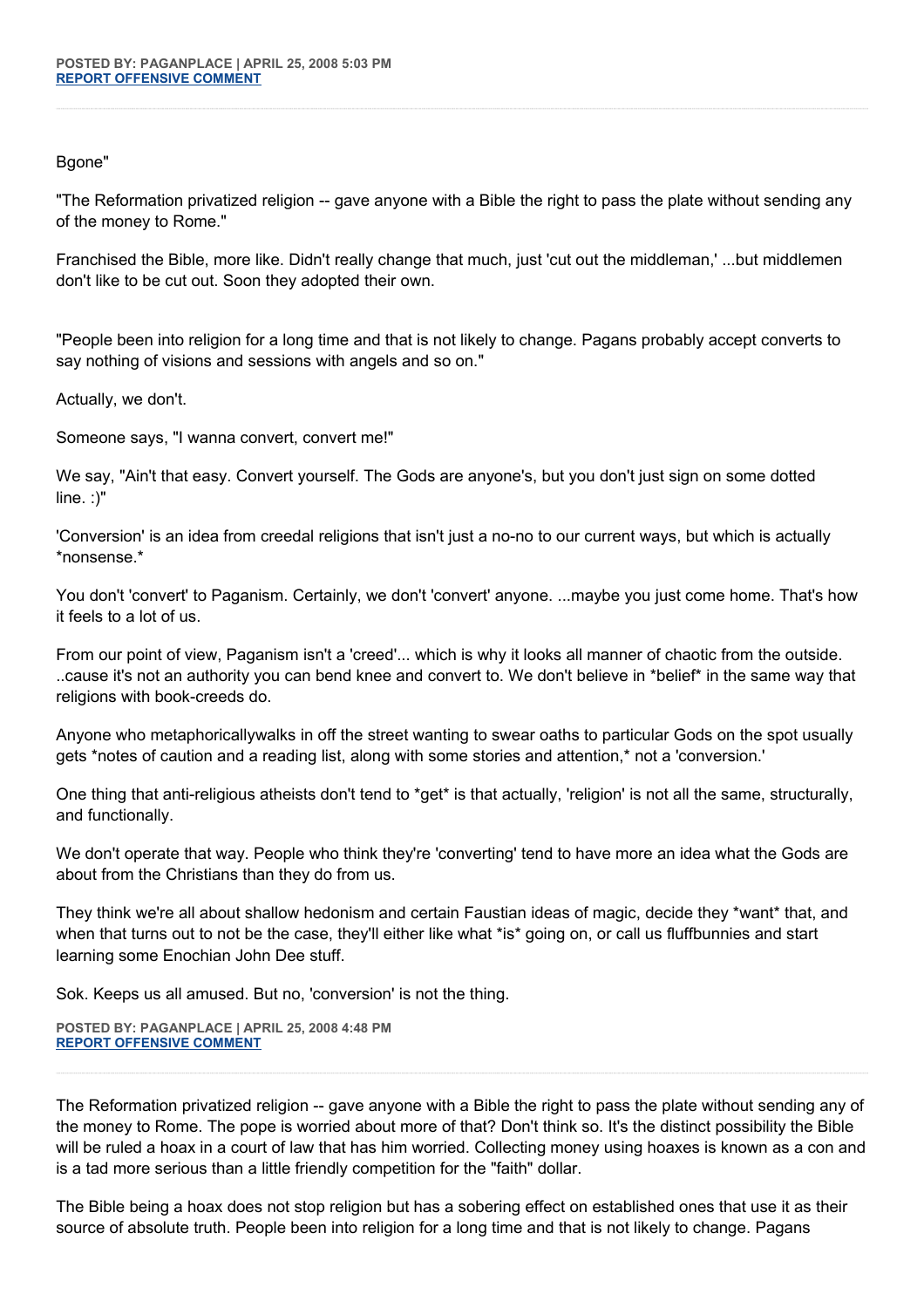probably accept converts to say nothing of visions and sessions with angels and so on. The Book of Mormon is looking real good. Prove Joe Smith was hallucinating or, God forbid lying. Don't you think?

**POSTED BY: BGONE | APRIL 25, 2008 3:45 PM [REPORT OFFENSIVE COMMENT](mailto:blogs@washingtonpost.com?subject=On%20Faith%20Panelists%20Blog%20%20%7C%20%20BGone%20%20%7C%20%20No%20and%20Yes%20to%20Benedict%20XVI%20%20%7C%20%203275495&body=%0D%0D%0D%0D%0D================%0D?__mode=view%26_type=comment%26id=3275495%26blog_id=618)**

(There's been some post clipping, and I can't figure what's tripping the filters, so: continued from below:)

"8.....I must agree. Humanity has "a deep thirst for God," who intends us "to drink from the wells" of his "infinite love.""

You know, Reverend, somewhere along the line, I got this wild idea that 'infinity' is big enough for the both of us.

Let's have an America. She may not be eternity, but She's home.

""Without God..., our lives are ultimately empty.""

If you mean \*your\* God as you read your book,

Wanna bet?

**POSTED BY: PAGANPLACE | APRIL 25, 2008 2:55 PM [REPORT OFFENSIVE COMMENT](mailto:blogs@washingtonpost.com?subject=On%20Faith%20Panelists%20Blog%20%20%7C%20%20Paganplace%20%20%7C%20%20No%20and%20Yes%20to%20Benedict%20XVI%20%20%7C%20%203275099&body=%0D%0D%0D%0D%0D================%0D?__mode=view%26_type=comment%26id=3275099%26blog_id=618)**

Well, Reverend, I think I have some agreeing and disagreeing (and questioning) of my own to do, here.

"3.....I must disagree. "Public" is the opposite of "private," "

Who taught you that? Opposite?

I thought "Public" was where "Private" people interacted with each other.

"and official Roman Catholicism wants "religion" to be public in the sense that that church's understanding of "natural law" and "moral truth" should apply to state (government) as well as church ("religion"). For example, I worry about the politics, not just the theology, of this speech's assertion of "the right to life of every human being from conception until natural death.""

Here I agree, Reverend. Consider my worrying about \*your\* religious politics in a similar light.

"4.....I must agree. "Private religion" is an oxymoron: "we are social beings...who find fulfillment only in love – for God and for our neighbor.""

I agree we're social beings, but 'private religion is \*not\* an oxymoron. I live in a town where many people like me for my behavior as a neighbor, but would be extremely alarmed about my \*religion,\* thanks to what they teach each other about it.

" The speech well details some of the current forces privatizing religion in America, inclining the public toward the drop-out mentality called "spirituality" (though he does not use this term)."

Must disagree on the notion that 'spirituality is a drop-out mentality.'

Sometimes tuning in and turning on \*does\* mean dropping out, though, if the system you're dropping out of denies one her own spirit, or a sense of that we share.

Too often, Catholics and Protestants both characterize the human spirit as sinful and inherently bad, especially if rebellious, as though ignoring certain unproductive obsessions to focus on what's important were somehow 'lazy' or 'dropping out.'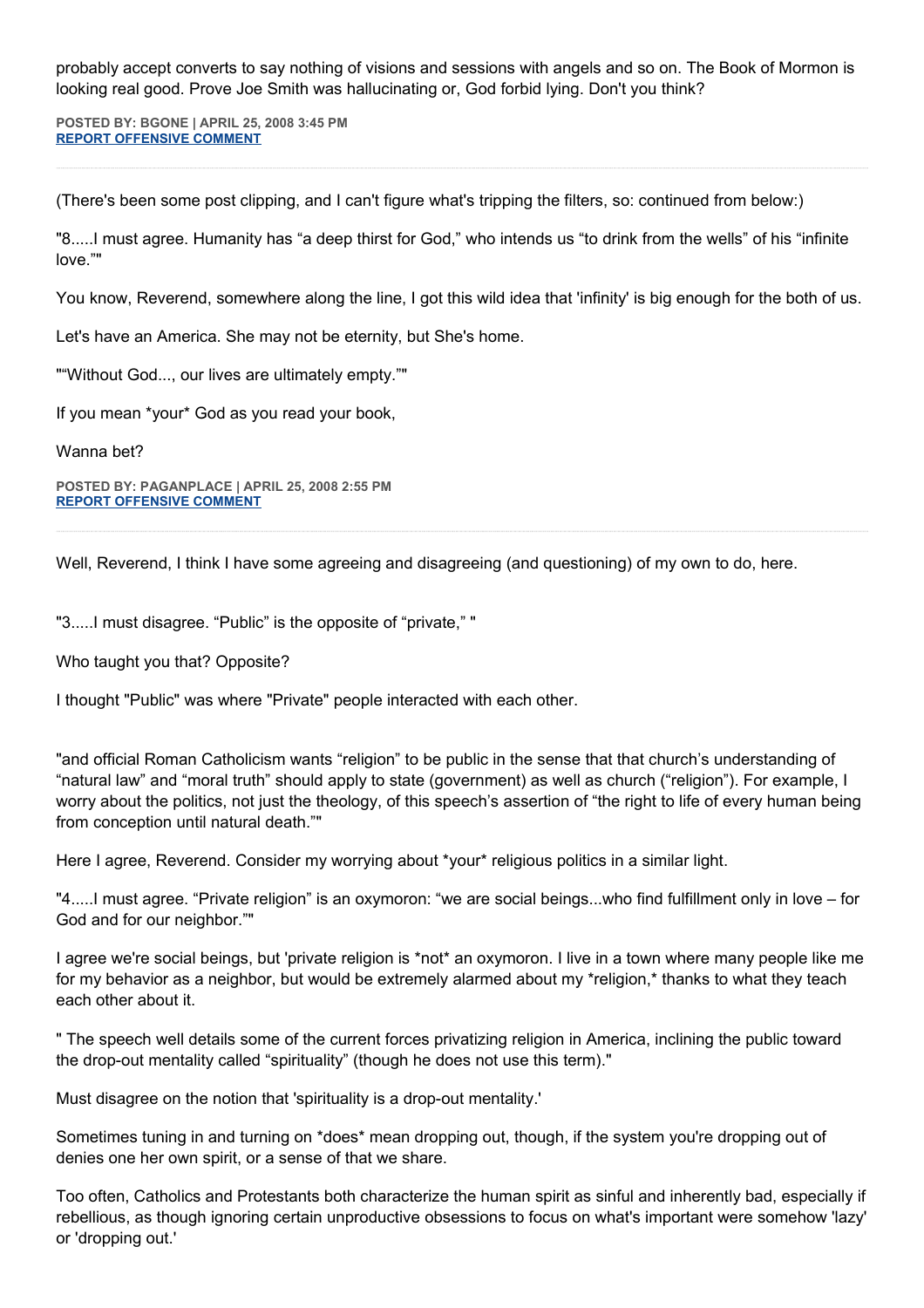I had a thing on Martin Luther on TV the other day, and it's funny how many Protestants have become exactly what he thought wrong about the Church.

" Robust religion requires "sound formation" of heart and mind, and it is made more difficult by our media "saturation with information.""

Can be, if you're not taught, or don't learn, how to process information. Or confuse the idea of 'revealed truth' or myth and scripture with \*information itself.\*

As I always like to say, 'Truth is cheap. Information \*costs.\*'

'Sound formation' of mind and heart do not come from accepting unquestioned principles by authority unquestioned, and then spending all effort trying to make reality square with the givens behind all the thought processes.

Nothing is 'information,' in whatever quantity, if one clings to a 'formation' where all \*in\*put is filtered based on unquestioned premises.

"5.....I must agree. Religion is about the whole of reality and the whole of life; and to the extent that it is marginalized away from the center, it is diminished in status from a tool to a toy: "it loses its very soul.""

Religion may be \*about\* the whole of reality and the whole of life: this doesn't mean it \*is\* these things, particularly when it wants to \*override and contradict\* both reality and life.

Why, though, are you so attached to the idea of status and 'centers?' Is this what your Jesus taught you, or did?

You are so attached to the idea we are all just foolish children without your view of your God. Why should that religion \*not\* be a toy?

I know it sounds \*awfully\* non-Supreme, but a \*toy\* is an artifact with which children (or adults,) \*learn.\*

The \*public\* square is not a place to squabble over which toys to play with or tools to apply to others, but a place where we play at being grownups. All of us.

You \*don't\* get to decide what religion's rules and commands are imposed there. That's not whatthe public square is \*for.\*

Even if you wanna take your bat and ball and go home.

**POSTED BY: PAGANPLACE | APRIL 25, 2008 2:44 PM [REPORT OFFENSIVE COMMENT](mailto:blogs@washingtonpost.com?subject=On%20Faith%20Panelists%20Blog%20%20%7C%20%20Paganplace%20%20%7C%20%20No%20and%20Yes%20to%20Benedict%20XVI%20%20%7C%20%203275022&body=%0D%0D%0D%0D%0D================%0D?__mode=view%26_type=comment%26id=3275022%26blog_id=618)**

the hiway to god.

who is our lord? the lordship belongs to who?

the creator of heavens and earths is the lord,the creator initiated and inovated and shaped what he created ,the creator posses what he created ,he know perfectly what he created ,he sustain what he created,he maintain what he created,he give life to what he created,he give death to what he created,he resurect what he created,he give his word to what he created,he legalize and forbid to what he created,he judge what he created,the most and superiest upper proof belongs to the creator.

1-every humankind ,including jesus and his honorable virigin mother, belongs to the creator and shall go back to their master the creator.

2- there is no diety worthy of worship save the lord the creator.